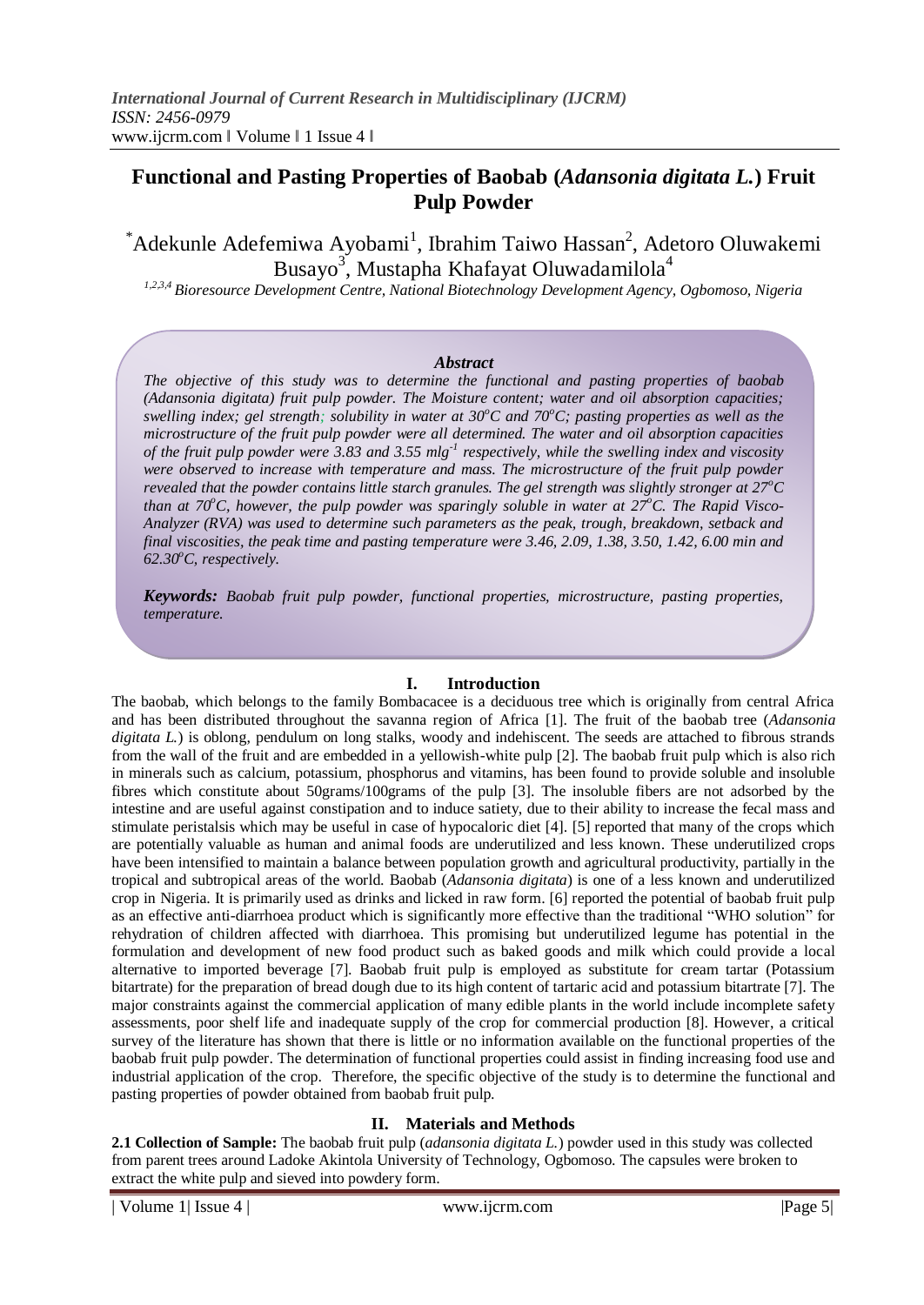**2.2 Determination of Moisture Content:** The moisture content of the baobab pulp powder was determined by oven drying 5 g of the powder at  $80^{\circ}$ C for five hours. The sample were then cooled in a dessicator and weighed to determine the moisture loss. The powder was replicated three times and the average moisture content was determined.

**2.3 Determination of Oil and Water Absorption Capacity:** The oil absorption capacity was determined by the method of [9] with a slight modification. One gramme of the baobab fruit pulp powder was weighed into a test tube after which 10ml of pure groundnut oil (Gino, Packed in Malaysia) was poured in the test tube and mixed thoroughly. The test tube containing the sample was then put in the centrifuge at 1500rpm for 30 minutes after which decantation took place and the final weight of the sample was determined.

The same method of [9] was used in the determination of water adsorption capacity. The oil and water absorption capacities were calculated using the equation

 $C_{o,w} = \frac{FV - IV}{MS}$  (1)

Where, FV is the Volume after centrifugation (ml), IV is the Volume of the sample before centrifugation (ml) and MS is the mass of the sample (g).

**2.4 Determination of Swelling Index:** Swelling index of the baobab fruit pulp was considered with effect to temperature. Twenty (20) grammes of the sample was weighed into measuring cylinder. Fifty (50) ml of distilled water at varying temperatures between 40 and  $60^{\circ}$ C was added to each 20g of the sample in the measuring cylinder. It was then properly shaken together and allowed to stay for 1hour after which the final volume was taken. The swelling volume was calculated using the equation

 ………………………………. (2) Where,  $S_w$  is the swelling volume.

**2.5 Determination of Microstructure of Baobab Fruit Pulp:** The microscopic view of the baobab fruit pulp powder was employed for characterizing the native baobab fruit with respect to appearance, shape and size of the granules [10]. A pinch of the baobab fruit pulp powder was placed on a slide on the microscope. The microscopic view of the powder was observed through the microscope at 100mm aperture.

**2.6 Determination of Solubility:** The method of [9] with a slight modification was adopted for the solubility test. The solubility of the baobab fruit pulp powder was determined at 30 and  $70^{\circ}$ C. 0.5g of the sample was taken accurately in a 100ml beaker with 50ml of distilled water added to it. The dispersion was stirred intermittently for 1hr and was allowed to stand overnight for proper hydration at  $30^{\circ}$ C, the dispersion was also heated at  $70^{\circ}$ C for 1hr with intermittent stirring and then centrifuge (MODEL SM902B Surgifriend Medicals England). The percentage solubility was calculated from the weight of the sample in the supernatant and in the dispersion before centrifugation.

Solubility  $(\%) = \frac{Weight\ of\ sample\ in\ the\ supermatant}{Weight\ in\ the\ dispersion}$  (3)

**2.7 Determination of Pasting Characteristics:** Pasting properties of the baobab fruit pulp flour determined by a Rapid Visco-Analyzer (RVA-4c, Newport Scientific Pty. Ltd, Warriewood, Australia) was carried out at IITA, Ibadan. The sample was dispersed in distilled water and heated to 80<sup>o</sup>C for 5min and cooled to room temperature. The sample was then poured into aluminum containers and stirred manually using a plastic paddle for 20-30s before insertion into the RVA machine. The heating and cooling cycles were programmed in the following manner. The slurry was held at 50°C for 1min, heated to 95°C within 3min and then held at 95°C for 2min. It was subsequently cooled to  $50^{\circ}$ C within 3min and then held at this temperature for 2min, while maintaining a rotation speed of 160rpm. The peak viscosity, trough viscosity, breakdown viscosity, setback viscosity, final viscosity, peak time and pasting temperature of the baobab fruit pulp powder were all determined.

**2.8 Determination of Gel Strength:** The gel strength of the baobab fruit pulp powder was determined by using hot water and cold water respectively. The gel was prepared by mixing 30g of sample with boiled distilled water. The gel was allowed to cool before being filled into a small cylindrical shape to maintain a uniform shape throughout the study. The sample was then placed underneath the penetrometer (Stanhope-Seta Limited, England) cone with the tip of the cone touching the surface of the sample after which the penetrometer pointer was set to zero. The plunger of the penetrometer was released and the cone was allowed to penetrate into the gel for a period of 5s. The depth of the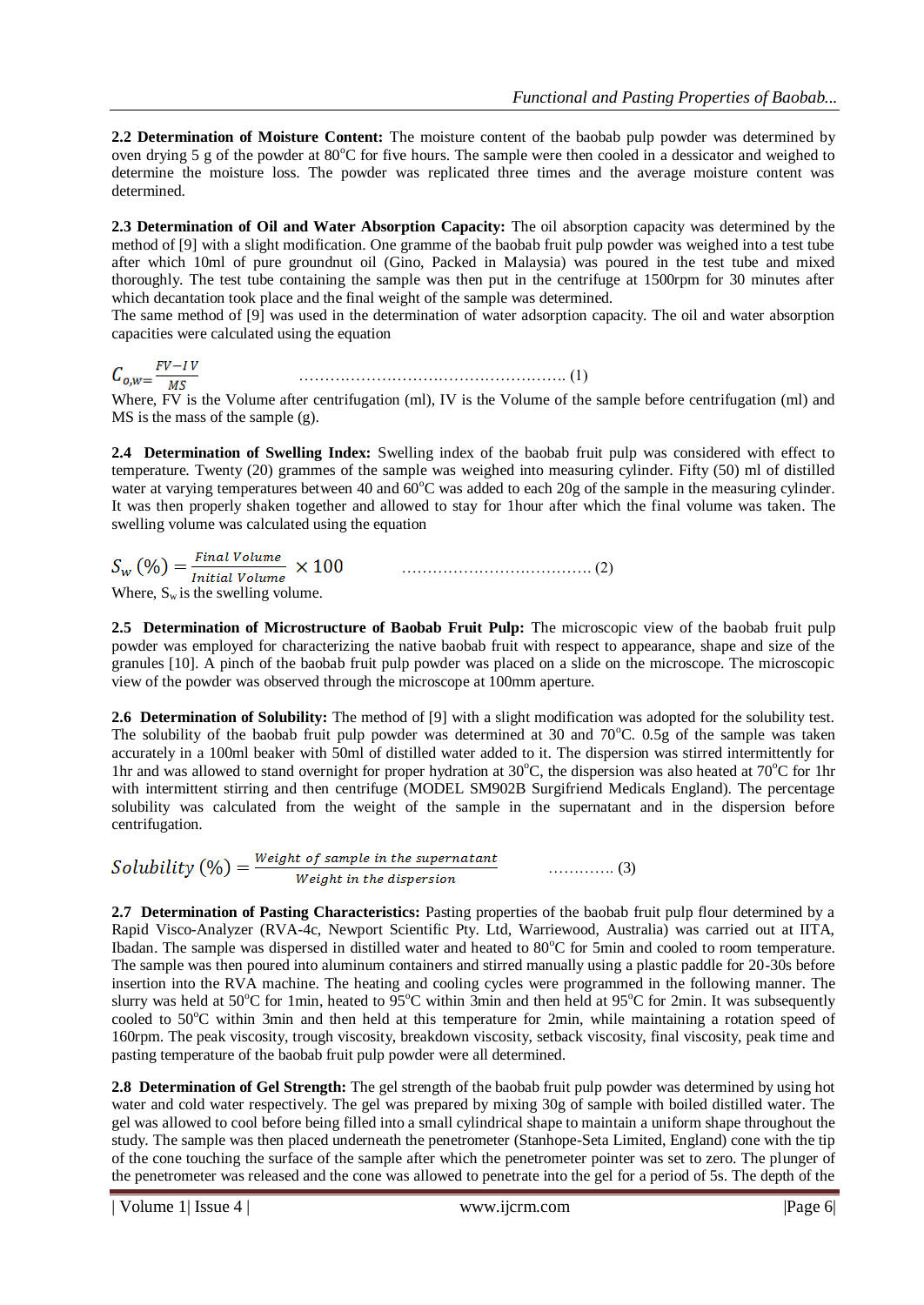penetration was read off in 10 ths/mm on the calibrated scale. The same procedure was applicable for the gel strength using cold water.

### **III. Results**

**3.1 Functional Properties:** The results of the functional properties of the baobab fruit pulp powder is shown in Table (1). The initial moisture content was found to be 11.1 % d.b. The oil and water absorption for the baobab fruit powder were found to be 3.83 and 3.55 mlg<sup>-1</sup>, respectively. The swelling index revealed that the volume of the reconstituted powder increased with increase in soaking temperature while the gel strength which was tested on hot and cold water using a penetrometer revealed that the sample has a higher value 145.83 10ths/mm when cold compared to 124.17 10ths/mm when hot water was used to prepare the paste. The solubility of the baobab fruit pulp powder exhibited a slightly higher value 4.16 % at 70 $^{\circ}$ C than 4.06 % at temperature 30 $^{\circ}$ C.

| <b>PARAMETERS</b>               | <b>UNITS</b>                         | <b>VALUES</b>      |  |
|---------------------------------|--------------------------------------|--------------------|--|
| <b>Initial Moisture Content</b> | $(% \mathbf{a}, \mathbf{b})$ (% d.b) | $11.1 \pm 0.1$     |  |
| Oil Absorption Capacity         | $(ml g^{-1})$                        | $3.55 \pm 0.359$   |  |
| Water Absorption Capacity       | $(ml g^{-1})$                        | $3.83 \pm 0.132$   |  |
| <b>Swelling Volume</b>          | (% )                                 | $220 \pm 39.2$     |  |
| Gel Strength                    | (10ths/mm)                           |                    |  |
| Hot Water $(70^{\circ}C)$       |                                      | $124.17 \pm 3.697$ |  |
| Cold Water $(27^{\circ}C)$      |                                      | $145.83 \pm 2.642$ |  |
| Solubility                      | $(\% )$                              |                    |  |
| $30^{\circ}$ C                  |                                      | $4.06 \pm 0.063$   |  |
| $70^{\circ}$ C                  |                                      | $4.16 \pm 0.072$   |  |

## **Table 1: Functional Properties of Baobab Fruit Pulp Powders**

**3.2 Microstructure:** The microscopic view of the baobab fruit pulp powder as determined using a light microscopy is presented in Plate 1. The diversity in the shape and size of baobab fruit pulp powder using light microscopy could be a useful tool in the identification of different shape and sizes.



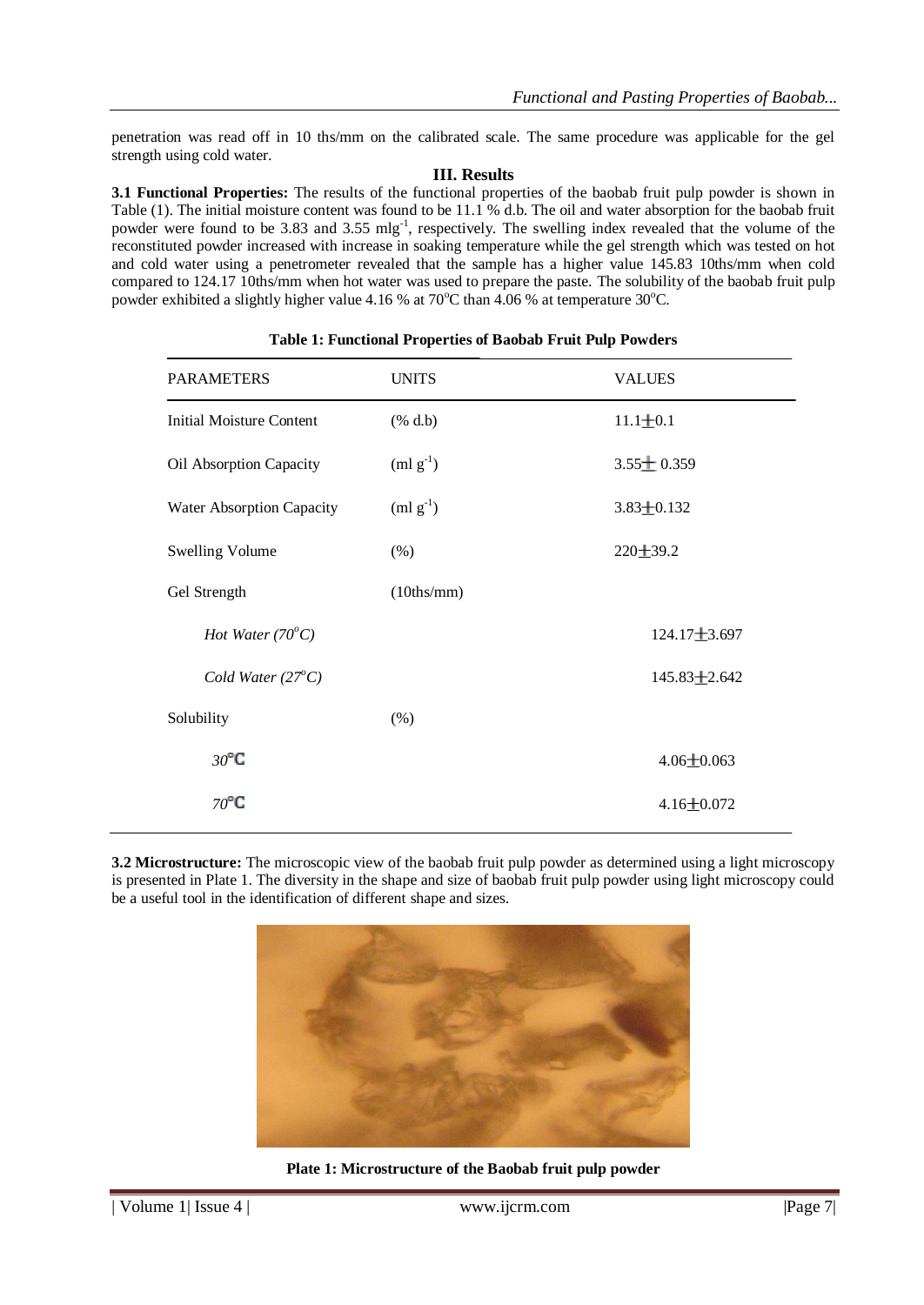**3.3 Pasting Characteristics:** The pasting characteristics of the baobab fruit pulp powder determined by the RVA is summarized in Table (2).

| Peak 1         | Trough 1       | Breakdown      | Final          | Setback        | Peak        | Pasting     |
|----------------|----------------|----------------|----------------|----------------|-------------|-------------|
| (RVU)          | (RVU)          | (RVU)          | (RVU)          | (RVU)          | Time        | Temp        |
| $3.46 + 0.763$ | $2.09 + 0.587$ | $1.38 + 0.176$ | $3.50 + 0.707$ | $1.42 + 0.120$ | $6.00+0.99$ | 62.30+0.495 |

**Table 2: Rapid Visco-Analyzer Parameters of baobab pulp powder paste**



**Figure 1: RVA graph of the baobab fruit pulp powder**

## **IV. Discussion**

The result of the oil and water capacities suggests that baobab fruit pulp powder may find useful applications in food systems such as bakery products. The swelling index could be due to the fact that heat processing and swelling of crude fibre occurs which leads to increase in the amount of water absorbed. There was is easy penetration of the cone into the paste in terms of the gel strength when hot water was used. The result of the solubility shows that the powder is sparingly soluble in water and cannot be used as ingredient in food that requires extensive solubility. The slight increase in the solubility of the powder at  $70^{\circ}$ C could be because of the increase in temperature used. The observation is supported by the fact that solubility has been shown to positively correlate with swelling, suggesting that solubilization occurred along with granular swelling. The amylase acts both as diluents and inhibitor of swelling, especially in the presence of lipids which can form insoluble complexes with some of the amylase during swelling and gelatinization.

The microscopic view of the baobab fruit pulp powder does not conform to the shape of corn starch reported by [11]. This may be due to the low starch content in the baobab pulp powder as shown in the amylograph curve (Figure 1). Apart from the shape of the granules, another characteristic feature considered in the identification of the powder was the position of hilum which is often described as the nucleus around which the granule has grown. The hilum was not clearly seen at the centre of granules. This is an indication that baobab fruit pulp powder contains little starch contrary to the report of [2]. The pasting properties result was found to have lower values due to the significantly low starch content than the reports of [12] and [13] for Tigernut flour. The result shows that the baobab fruit pulp powder may not be a good thickening agent for any food material.